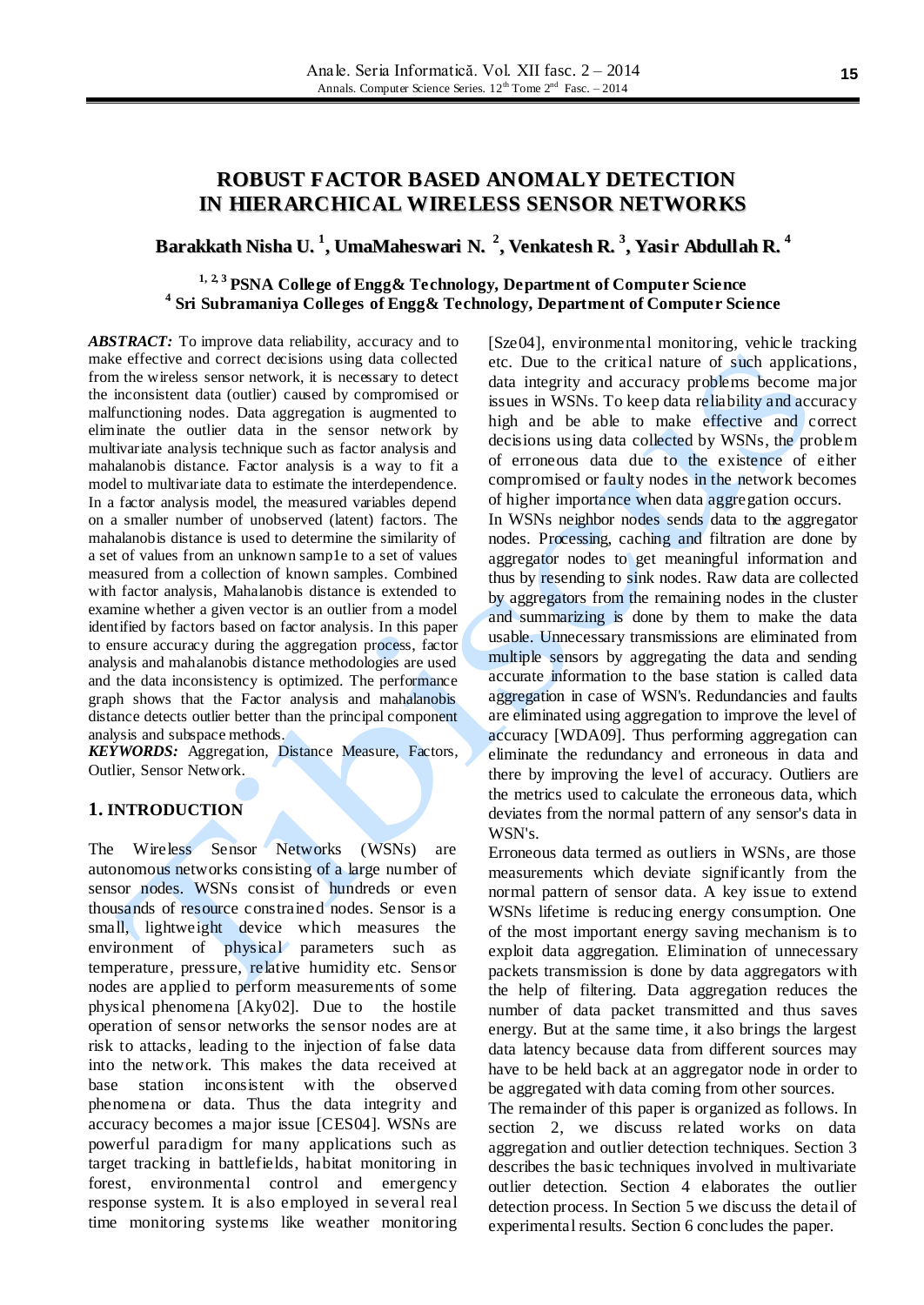# **2. RELATED WORK**

Most of research efforts presented in the literature have discussed the problem of developing of efficient data aggregation mainly for energy savings and minimization in sensor networks [BS07, JSF06]. Prior work has rarely been concerned with the delay of aggregation and accuracy together. In [TH05], a spatial-temporal correlation analysis called "abnormal relationships test" (ART) is proposed, to detect outliers in the collected data. This method is based on correlation coefficient tests between neighboring nodes. Each node stores the tests in a moving window, so any neighbour that starts reporting deviating values that exceed a predefined threshold is marked. Detection is achieved with collaboration between the nodes so as to isolate the problematic nodes.

The authors in [CP07,  $C+06$ ,  $C+10b$ ] have adopted principal component analysis (PCA) for dimension reduction and SPE to perform fault detection in the residual space. Since SPE is sensitive to modeling errors, it could increase the false alarm rate. However, that technique requires the complete knowledge of the density distribution function of the collected data. The authors in  $[C+10a]$  design a resilient aggregation using a robust estimation obtained from data distribution based on a statistical method.

The proposed approach affords an incorporated technique of taking into consideration and merging effectively correlated sensor data, in a distributed hierarchical network, in order to disclose outliers from the large dataset.

# **3. SYSTEM MODEL AND ARCHITECTURE**

A sensor network is usually represented by a network graph. An algorithm that correlates metrics from neighbouring sensors is considered, to detect the nodes containing anomalies in the corresponding network graph. In order to decentralize the detection algorithm, the sensor network is divided into groups of sensors. Each group is controlled by a single coordinator. Coordinator is the responsible for processing the sensed data from the normal nodes in the group. Coordinators do the role of aggregator which aggregates and transmit data to the base station. This aggregation process reduces the energy consumption in order to avoid unwanted data transmission.

Figure 1 shows a cluster based sensor network organization. The cluster heads can communicate with the sink directly via long range transmissions or multi hopping through other cluster heads. In cluster based approach, sensor nodes is divided into towards the base station through a specific node called Cluster

Head (CH) taking care about the data aggregation from ambient nodes. All nodes in the specific cluster send its measured data to assigned CH performing the summarization and aggregation tasks and transmit an aggregated message to another CH or directly to the base station.



**Figure 1. Cluster based sensor Network**

## **4. MULTIVARIATE OUTLIER DETECTION**

The objective of the multivariate outlier detection algorithm is to provide an efficient and effective methodology of combining data of heterogeneous monitors that spread throughout the network and analyzing interdependencies between variables in the data set. Outlier detection is possible only when multivariate analysis is performed, and the interactions among different variables are compared within the class of data [HCB00]. In this paper, we propose factor analysis as a multivariate technique to identify the linear relationships among the observed variables and model the normal pattern of sensor data. The technique is augmented with mahalanobis distance measure to detect and isolate the inconsistent data.

# **4.1 Factor Analysis**

Factor Analysis (FA) technique is used to identify the correlated relationship among the set of variables. The hidden model helps to analyze the multivariate data. It is used to expose the dimensions of a set of variables and larger number of variables to a smaller number of factors [JW98, AB06]. Factor analysis deals with a set of interpretations obtained from a given sample, analyzing the set of data with their correlations and evaluate the deviation compared with previous samples.

Factor analysis is decompositional in nature in that it identifies the underlying relationships that exist within a set of variables. Factor analysis creates groups of metric variables (interval or ratio scaled) called factors. A factor is an underlying quality found to be characteristic of the original variables. Two types of factors exist. Common factors have effects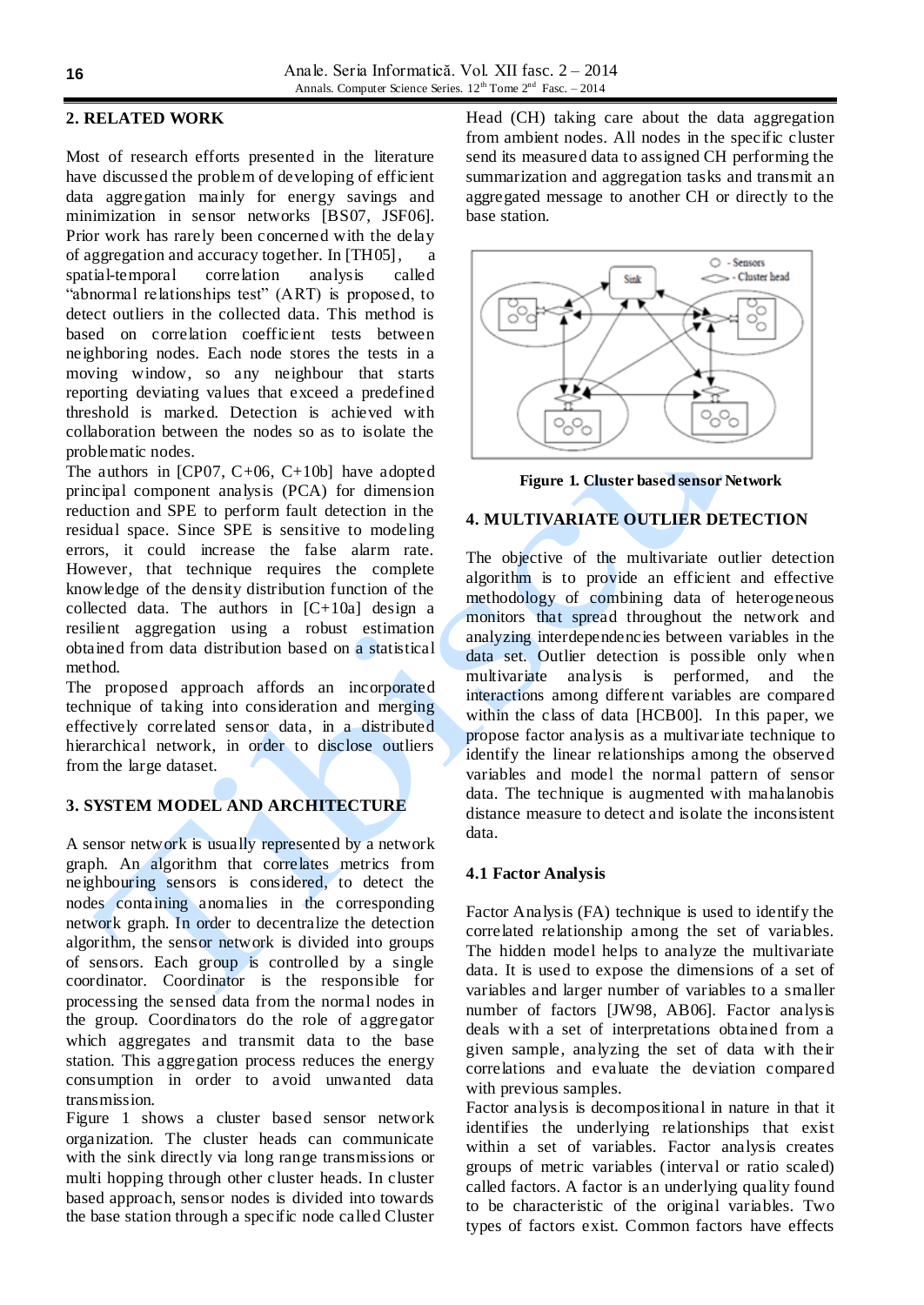shared in common with more than one observed variable. Unique factors have effects that are unique to a specific variable. Being a branch of multivariate analysis, Factor Analysis offers a conceptual framework within which many disparate methods can be unified and a base from which new methods can be developed.

Let X be the observable random vector with m variables  $X_1$ ,  $X_2$ ,,..., $X_n$  that have mean  $\mu$  and covariance matrix  $\Sigma$ . The factor model postulates that X is linearly dependent on a few unobservable random variables  $F_1$ ,  $F_2$ ...  $F_p$ , called common factors, and m additional sources of variation  $e_1$ ,  $e_2$ ...  $e_m$ , called errors, or specific factors. The factor analysis model is as follows:

$$
X_1 - \mu_1 = l_{11}F_1 + l_{12}F_2 + \dots + l_{1n}F_n + \varepsilon_1
$$
  
\n
$$
X_2 - \mu_2 = l_{21}F_1 + l_{22}F_2 + \dots + l_{2n}F_n + \varepsilon_2
$$
  
\n:  
\n:  
\n
$$
X_n - \mu_n = l_{n1}F_1 + l_{n2}F_2 + \dots + l_{np}F_p + \varepsilon_n
$$

or, in matrix notation

 $X - \mu = LF + e$ 

The coefficient  $l_{ij}$ , is called the loading of the ith variable on the jth factor, so the matrix L is the matrix of factor loadings. The ith specific factor  $\epsilon_i$  is associated only with the ith response  $X_i$ . The p deviations  $X_1 - \mu_1, X_2 - \mu_2, \dots, X_n - \mu_n$  are expressed in terms of m+p random variables  $F_1$ ,  $F_2$ ...  $F_p$ ,  $e_1$ ,  $e_2$ ... em, which are unobservable. If assume the unobservable random vectors F and e satisfy the following conditions:

$$
E[\mathbf{F}] = 0, \ Cov(\mathbf{F}) = E[\mathbf{F}\mathbf{F}^T] = \mathbf{I}
$$
  
\n
$$
E[\mathbf{e}] = 0, \ Cov(\mathbf{e}) = E[\mathbf{e}\mathbf{e}^T] = ? = \begin{bmatrix} \psi_1 & 0 & \cdots & 0 \\ 0 & \psi_2 & \cdots & 0 \\ \vdots & \vdots & \cdots & \vdots \\ 0 & 0 & \cdots & \psi_m \end{bmatrix}
$$
  
\n
$$
Cov(\mathbf{e}, \mathbf{F}) = E[\mathbf{e}\mathbf{F}^T] = 0
$$

The orthogonal factor model implies a covariance structure for X. From the model

$$
(\mathbf{X} - \boldsymbol{\mu})(\mathbf{X} - \boldsymbol{\mu})^{\mathsf{T}} = (\mathbf{L}\mathbf{F} + \mathbf{e})(\mathbf{L}\mathbf{F} + \mathbf{e})^{\mathsf{T}}
$$
  
= (\mathbf{L}\mathbf{F} + \mathbf{e})(\mathbf{L}\mathbf{F})^{\mathsf{T}} + \mathbf{e}^{\mathsf{T}})  
= \mathbf{L}\mathbf{F}(\mathbf{L}\mathbf{F})^{\mathsf{T}} + \mathbf{e}(\mathbf{L}\mathbf{F})^{\mathsf{T}} + \mathbf{L}\mathbf{F}\mathbf{e}^{\mathsf{T}} + \mathbf{e}\mathbf{e}^{\mathsf{T}}

So that,

$$
\Sigma = Cov(\mathbf{X}) = E(\mathbf{X} - \mu)(\mathbf{X} - \mu)T
$$
  
=  $\mathbf{L}E(\mathbf{F}\mathbf{F}^T)\mathbf{L}^T + E(\mathbf{e}\mathbf{F}^T)\mathbf{L}^T + \mathbf{L}E(\mathbf{F}\mathbf{e}^T) + E(\mathbf{e}\mathbf{e}^T)$   
=  $\mathbf{L}\mathbf{L}^T + ?$ 

From the covariance calculation,

$$
(\mathbf{X} - \mathbf{\mu})\mathbf{F}^{\dagger} = (\mathbf{L}\mathbf{F} + \mathbf{e})\mathbf{F}^{\dagger} = \mathbf{L}\mathbf{F}\mathbf{F}^{\dagger} + \mathbf{e}\mathbf{F}^{\dagger}, \text{ so}
$$

$$
Cov(\mathbf{X}, \mathbf{F}) = E(\mathbf{X} - \mathbf{\mu})\mathbf{F}^{\dagger} = \mathbf{L}E(\mathbf{F}\mathbf{F}^{\dagger}) + E(\mathbf{e}\mathbf{F}^{\dagger}) = \mathbf{L}.
$$

Thus, we can get covariance structure for the orthogonal factor model:

\n- 1. 
$$
Cov(\mathbf{X}) = \mathbf{L}\mathbf{L}^T + 2
$$
 or  $\text{Var}(\mathbf{X}_1) = l_0^2 + \cdots + l_m^2 + \psi$ ,  $Cov(X_1, X_1) = l_n l_{n_1} + \cdots + l_m l_m$
\n- 2.  $Cov(\mathbf{X}, \mathbf{F}) = \mathbf{L}$  or  $Cov(X_1, F_1) = l_w$
\n

The portion of the variance of the ith variable contributed by the m common factors is called the ith communality.

#### *4.1.1 Methods of parameter estimation*

The principal component factor analysis of the sample covariance matrix S is specified in terms of its eigenvalue-eigenvector pairs  $\hat{\lambda}_i \geq \hat{\lambda}_i \geq \cdots \geq \hat{\lambda}_n$  where.  $(\hat{\lambda}_{1}, \hat{\mathbf{e}}_{1}), (\hat{\lambda}_{2}, \hat{\mathbf{e}}_{2}), \cdots, (\hat{\lambda}_{n}, \hat{\mathbf{e}}_{n})$ 

Let  $P^{\leq m}$  be the number of common factors. Then the matrix of estimated factor loadings  $\{\mathbf{1}_{ij}\}\)$  is given by

$$
\hat{\mathbf{L}} = [\sqrt{\hat{\lambda}_1} \hat{\mathbf{e}}_1, \sqrt{\hat{\lambda}_2} \hat{\mathbf{e}}_2, \cdots, \sqrt{\hat{\lambda}_p} \hat{\mathbf{e}}_p]
$$

the estimated specific variance are provided by the diagonal elements of the matrix  $S = \hat{L}\hat{L}^r$  so

J.

$$
\hat{\Upsilon} = \begin{bmatrix} \hat{\psi}_1 & 0 & \cdots & 0 \\ 0 & \hat{\psi}_2 & 0 & 0 \\ \vdots & \vdots & \ddots & \vdots \\ 0 & 0 & \cdots & \hat{\psi}_n \end{bmatrix} \quad \text{with} \quad \hat{\psi}_i = s_{ii} - \sum_{j=1}^r \hat{I}_{ij}^2
$$

Communalities are estimated as

$$
\hat{h}_i^2 = \hat{l}_{i1}^2 + \hat{l}_{i2}^2 + \dots + \hat{l}_{in}^2
$$

The principal component factor analysis can also be applied to the sample correlation matrix R. For the principal component solution, the estimated loadings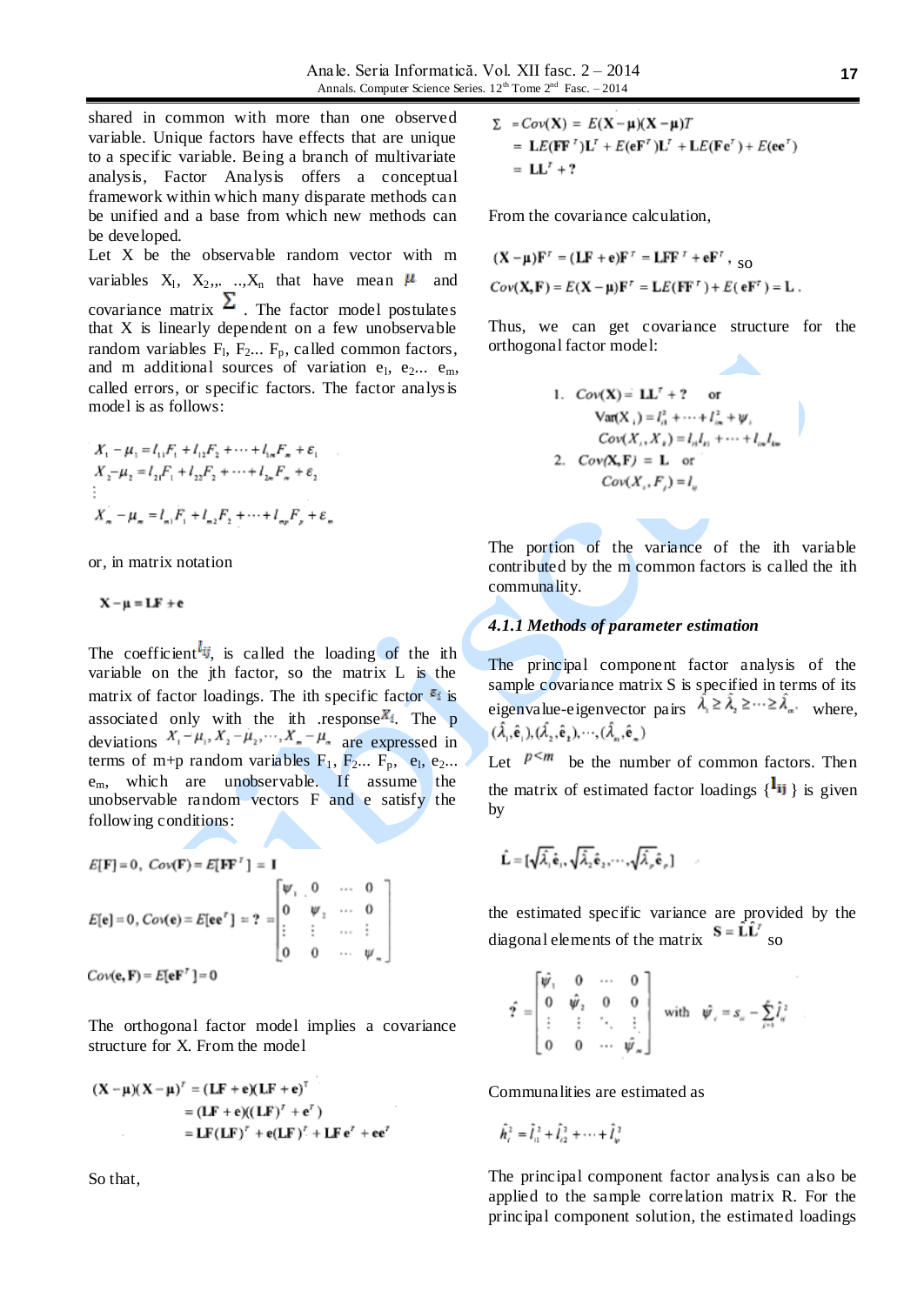for a given factor do not change as the number of factors is increased. For example, if  $P^{-1}$ ,  $\hat{\mathbf{L}} = [\sqrt{\hat{\lambda}}_1 \hat{\mathbf{e}}_1]$ and if  $p=2$   $\hat{\mathbf{L}} = [\sqrt{\hat{\lambda}_1} \hat{\mathbf{e}}_1, \sqrt{\hat{\lambda}_2} \hat{\mathbf{e}}_2]$ , where  $(\sqrt{\hat{\lambda}_1}, \hat{\mathbf{e}}_1)$  and  $(\sqrt{\lambda_2}, \hat{e}_2)$  are the first two eigen value-eigenvector pairs for S (or R). The principal component method satisfies

$$
\Sigma = LL^r + 0 = LL^r
$$

Factor scores are estimates of values for the unobserved random factor vector  $\mathbf{F}_j$ , j= l... n. That is, factor scores

 $\hat{f}_j$  = estimate of the values  $f_j$  attained by  $F_j$  Since the unobserved quantities  $f_j$  and  $e_j$ , outnumber the observed  $\mathbf{A}_i$ , some approaches to estimating factor values have been proposed including the weighted least squares method and the regression method.

$$
\hat{\mathbf{f}}_{i} = (\hat{\mathbf{L}}^{T} \hat{\mathbf{L}})^{-1} \hat{\mathbf{L}}^{T} (\mathbf{x}_{i} - \overline{\mathbf{x}})
$$

where,

 $\overline{\mathbf{x}} = \frac{1}{n} \sum_{i=1}^{n} \mathbf{x}_i$ is the sample mean.

# *4.1.2 Shaping the quantity of factors*

The number of factors can be determined based on the following approaches.

*a) Kaiser decisive factor:* The Kaiser decisive factor is the default method to detect number of factors. It eliminates all components with eigen values under 1.0. But it is not suitable when used as the so single threshold value is used for factor estimation.

*b) Screen scheme:* The screen scheme plots the factors as the X axis and the corresponding eigen value as the Y-axis. The eigen values drop when the curve makes an elbow toward less steep decline, screen test says to drop all supplementary factors after the elbow.

*c) Variance explained principle:* Common rule for keeping factors to report for 90% of the variation. In this principle correlation based factor dropping method is followed. Threshold is set based on the dependent variable. A very small factor can have a large correlation with the dependent variable, in which case it should not be dropped. In this paper, numbers of factors are selected from factor analysis by using variance explained criteria.

#### **4.2 Mahalanobis Distance**

Many multivariate techniques applicable to anomaly detection problems are based upon the concept of

distance. The mahalanobis distance is a well known multivariate distance metric defined as the distance of a vector from the centroid in the multidimensional space, defined by the correlated independent variables. If the independent variables are uncorrelated, it is the same as the simple Euclidean distance. Thus, this measure provides an indication of whether or not an observation is an outlier with respect to the independent variable values [JW98]. It is a useful way of determining the similarity of a set of values from an unknown sample to a set of values measured from a collection of known samples. When there are two groups with  $\mathbf{x}_i$  and  $\mathbf{x}_j$  which follows multivariate normal distribution, then, Mahalanobis distance is given by the following formula

$$
d_{ij} = ((x_i - x_j)^T S^{-1} (x_i - x_j))^{\frac{1}{2}}
$$

S is a correlation coefficient between  $\mathbf{x}_i$  and  $\mathbf{x}_j$  data sets

| Algorithm for Distance Calculation                                                           |
|----------------------------------------------------------------------------------------------|
| Determine the unknown sample scores from factor                                              |
| analysis $(X_i)$                                                                             |
| (ii) Calculate the centroid value of each variable                                           |
| (iii) Calculate correlation s and mean $(X_j)$ of the factor<br>score.                       |
| $d_{ij}$ from<br>(iv) Finally, calculate the mahalanobis distance<br>the center of the data. |
|                                                                                              |

### **5. OUTLIER DETECTION PROCESS**

In this paper, we propose combined mahalanobis distance with factor analysis to detect outlier data in WSN. Our proposed technique enables the aggregator in network to identify the new arriving data measurements from its members as normal or abnormal. Using the naturally existing correlation among the sensor readings, the aggregator can efficiently detect the local outliers.

The algorithm for implementing the proposed outlier detection as follows:

| Algorithm for Outlier Detection                                                                                                                                                                                                            |
|--------------------------------------------------------------------------------------------------------------------------------------------------------------------------------------------------------------------------------------------|
| <b><i>Input:</i></b> Sample vector v representing a test event,                                                                                                                                                                            |
| threshold for mahalanobis distance.                                                                                                                                                                                                        |
| <i>Output:</i> Decision on v,<br>•Compute the factor scores of v<br>•Compute mahalanobis distance(d1) of $v$<br>$\cdot$ If d1 $>$ d, v is an abnormal event, otherwise v is a<br>normal event.<br>Where, d is the distance of known event. |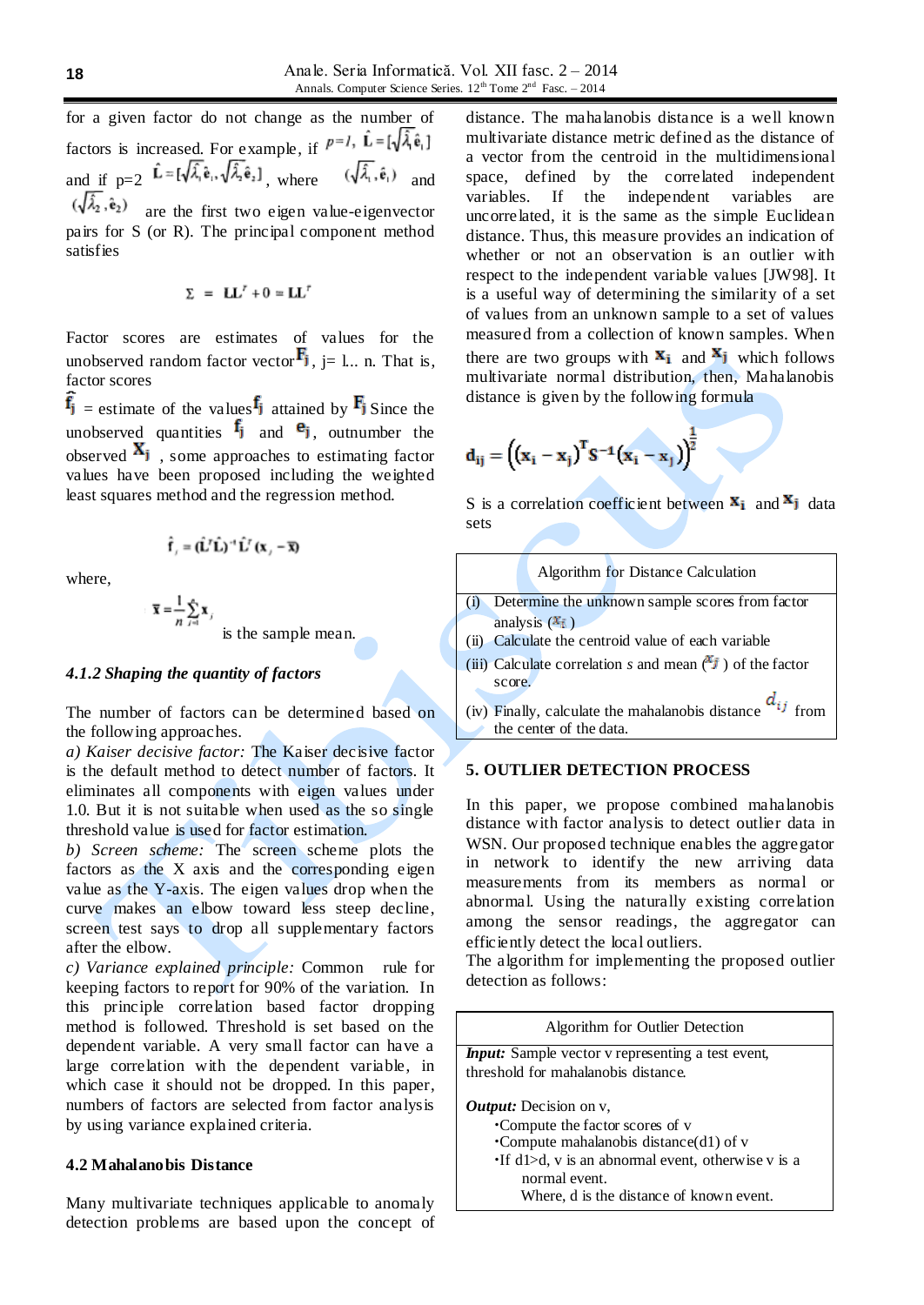The conceptual model of the proposed system is illustrated in Figure 2. The algorithm is implemented in two phases: the data modeling phase, that creates a model of the normal condition of the monitored parameters, and the outlier detection phase, that

detects anomalies by comparing the actual data with the modeled one. During the data modeling phase, FA is applied on the correlation matrix of the sample data set and the first k most important factors are selected.



**Figure 2. Conceptual Model**

## **6. RESULTS AND DISCUSSIONS**

This section specifies the performance evaluation of our technique compared to the PCA with subspace approach in [CP07] .We conduct experiments on the real data gathered from a deployment of WSN in the Intel Berkeley Research Laboratory [\*\*\*]. The protocol is simulated in Matlab and considers a cluster as shown in Figure 3. The real data are collected from a closed neighbourhood from a WSN deployed in the Intel Berkeley Research Laboratory as shown in Figure 3. IBRL data set obtained from 54 sensor nodes, namely node ID from 1 to 54, during the four hours period collected on 1st March 2004 during the time interval 00:00am to 03:59am. We consider three features namely temperature, humidity and voltage. The closed neighbourhood contains the node 35 and its 5 spatially neighbouring nodes, namely nodes 1, 2, 3, 33, 35. The network recorded temperature, humidity, light and voltage measurements at 31 seconds intervals.

We consider a simulation setup, where N sensors are deployed over a particular region to monitor a

specified parameter. We assume the sensors communicate in multi-hop fashion. The sample was generated by multivariate dependency. We have kept **0**l as the number of compromised nodes at a time and  $C_1$  as the corruption rate that defines the rate at which an adversary makes the data alteration.



**Figure 3. Sensor nodes deployed in Intel Berkeley Research Lab**

The outlier was simulated by a function which alters the measurements in sample according to the corruption rate  $C_1$ .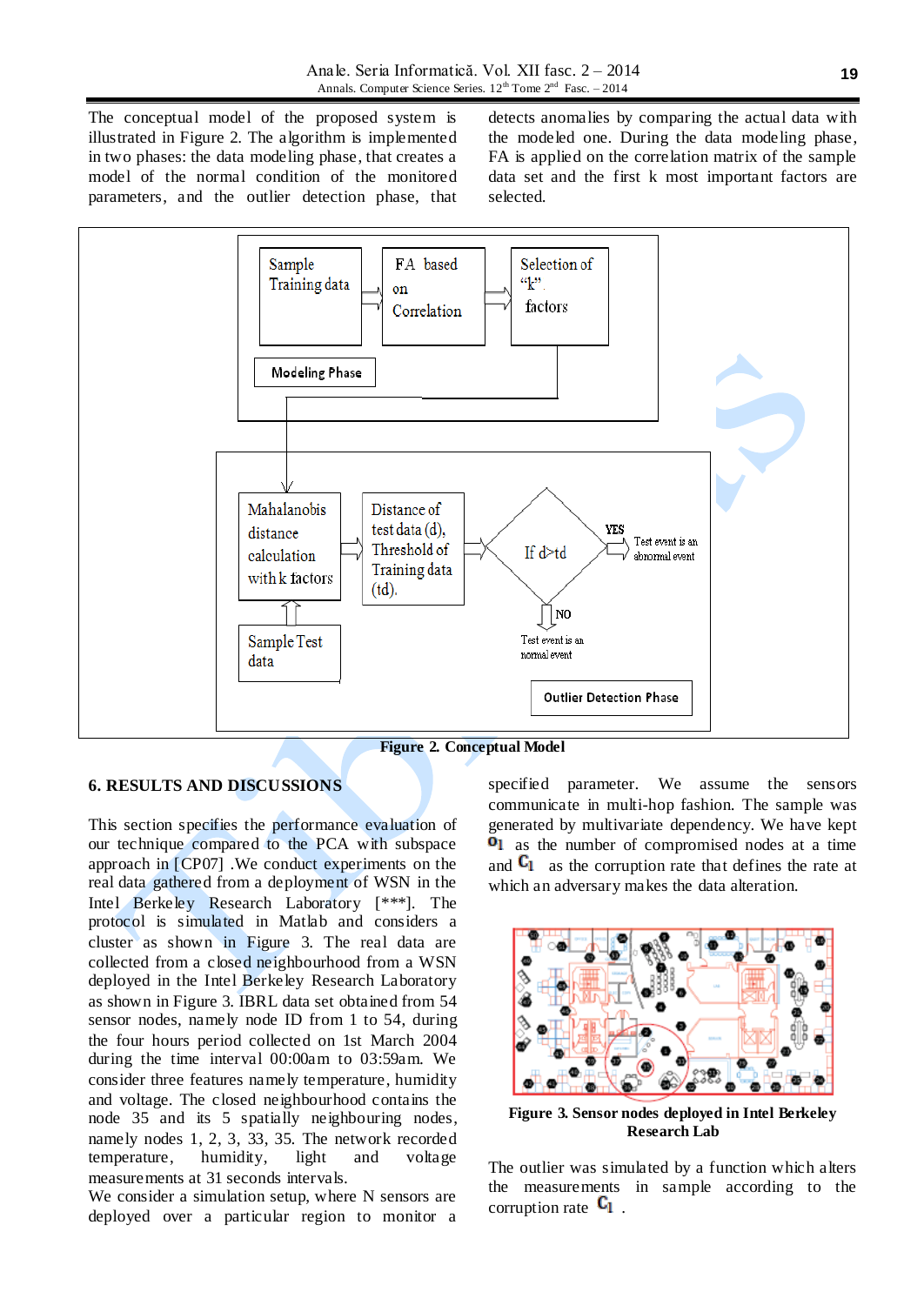



From the Figure 5, it is clear that it is effective in detecting outliers even when half of the cluster nodes in a cluster are faulty and found to maintain an average detection rate of 90%.



**Figure 5. Detection rate for different outlier percentage**

### **CONCLUSION**

In this paper, we have proposed an outlier detection technique based on factor analysis and mahalanobis distance. Factor analysis describes the ordinary network behaviour by discovering the hidden structure of them. It also reduces large number of dataset into a smaller number of factors. The Mahalanobis distance is used to determine the "similarity" of network activities to the profiles. We compare the performance of our approach with the PCA and Subspace approach using real data of the Intel Berkeley Research Laboratory. Experimental research shows that our approach gives better performance for outlier data and does not require outlier free training data to design model. Based on comparative results that we obtained, we conclude<br>that our proposed methodology improves that our proposed methodology improves significantly the anomaly detection capabilities, especially when compared against conventional principal component analysis based anomaly detection approach.

# **REFERENCES**

- [Aky02] **I. F. Akyildiz et al. -** *Wireless Sensor Networks: A Survey,* Computer Networks, vol. 38, no. 4, 2002, pp. 393– 422.
- [AB06] **Hair Anderson, Tatham Black -** *Multivariate Data Analysis*, Dorling Kindersley, Pearson Education, 2006.
- [BS07] **S. Brown, C. J. Sreenan -** *A Study on Data Aggregation and Reliability in Managing Wireless Sensor Networks*", IEEE 2007.
- [CES04] **David Culler, Deborah Estrin, Mani Srivastava -** *Overview of Sensor Network*, IEEE 2004.
- [CP07] **Vassilis Chatzigiannakis, Symeon Papavassiliou -** *Diagnosing Anomalies and Identifying Faulty Nodes in Sensor Networks,* IEEE Sensors Journal, VOL.7, NO.5, MAY 2007.
- [C+06] **V. Chatzigiannakis, S. Papavassiliou, M. Grammatikou, B. Maglaris -** *Hierarchical Anomaly Detection in Distributed Large-scale Sensor Networks*, IEEE 2006.
- [C+10a] **N. Chitradevi et al. -** *Estimation based Efficient and Resilient Hierarchical In-*